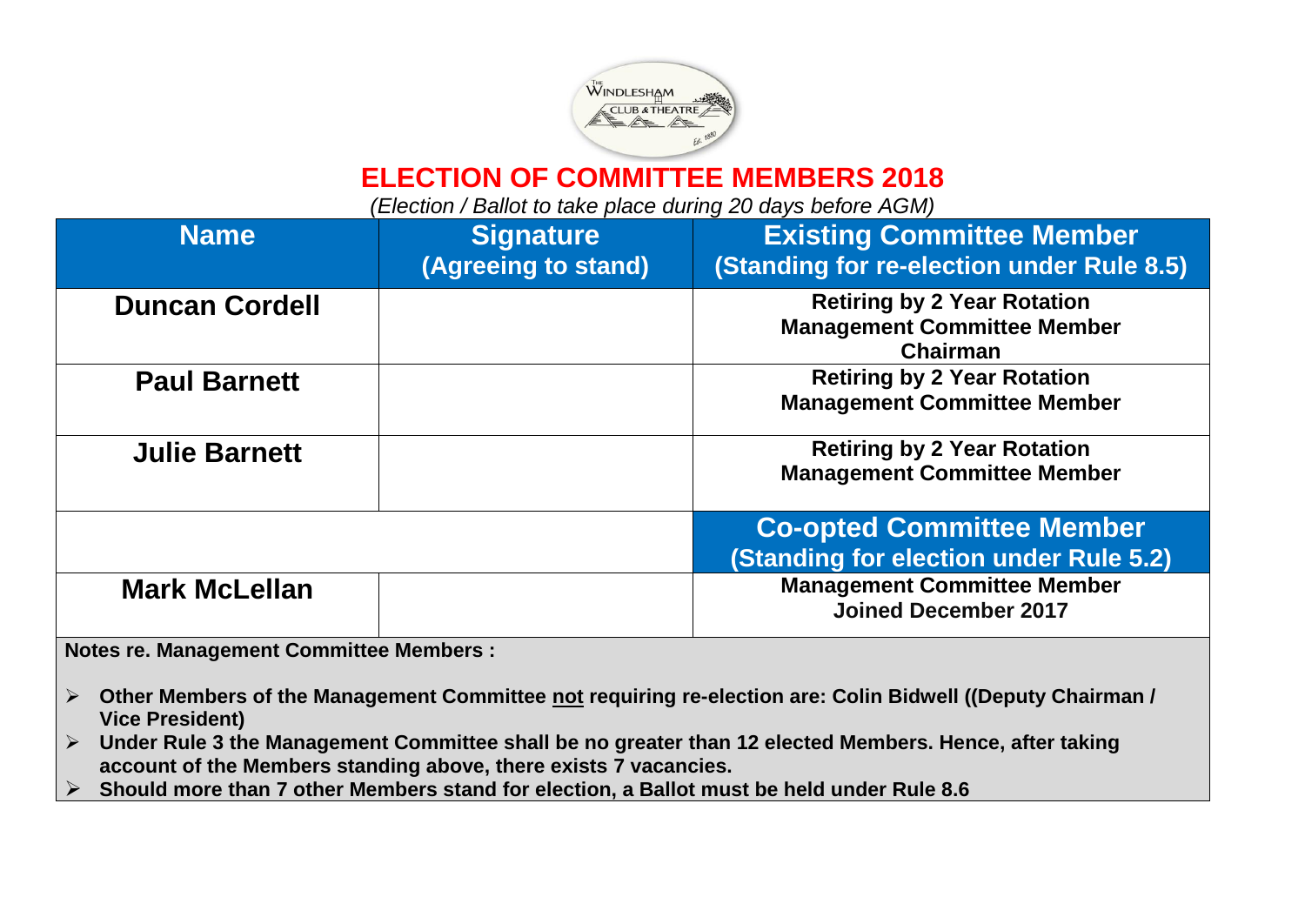

## **NON-COMMITTEE MEMBERS STANDING FOR ELECTION 2018**

*A PERSONAL STATEMENT IS REQUIRED UNDER RULE 8.6*

| <b>Name</b> | <b>Signature</b><br>(Agreeing to stand) | <b>Proposed By</b><br>(Print Name / Sign) | <b>Seconded By</b><br>(Print Name / Sign) |
|-------------|-----------------------------------------|-------------------------------------------|-------------------------------------------|
|             |                                         |                                           |                                           |
|             |                                         |                                           |                                           |
|             |                                         |                                           |                                           |
|             |                                         |                                           |                                           |
|             |                                         |                                           |                                           |
|             |                                         |                                           |                                           |
|             |                                         |                                           |                                           |